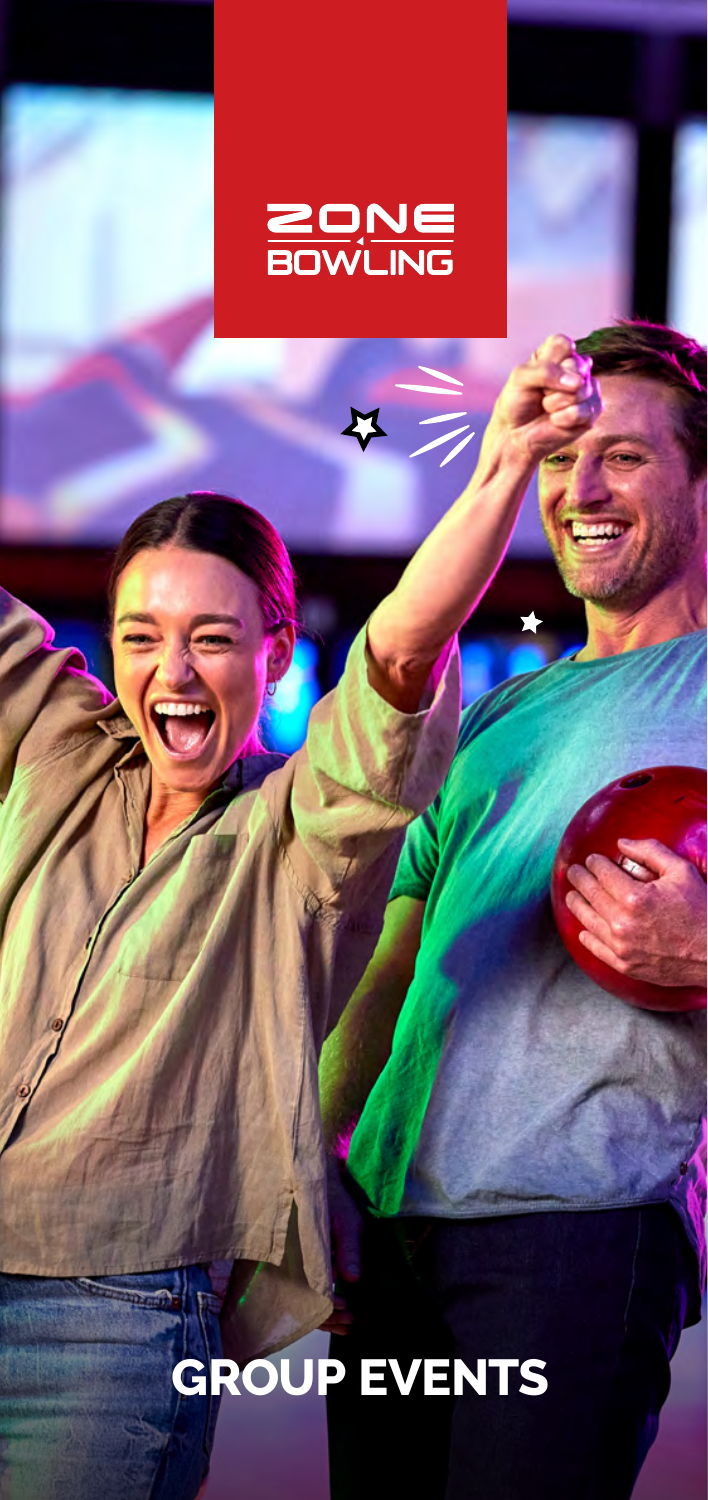## **LET'S ROLL**





## **1 GAME OF BOWLING OR LASER TAG**

**ASSORTED PLATTERS**

### **Included platters:**

- Assorted margherita, pepperoni and chicken & bacon pizzas
- Mini American hotdogs
- Assorted fries to share



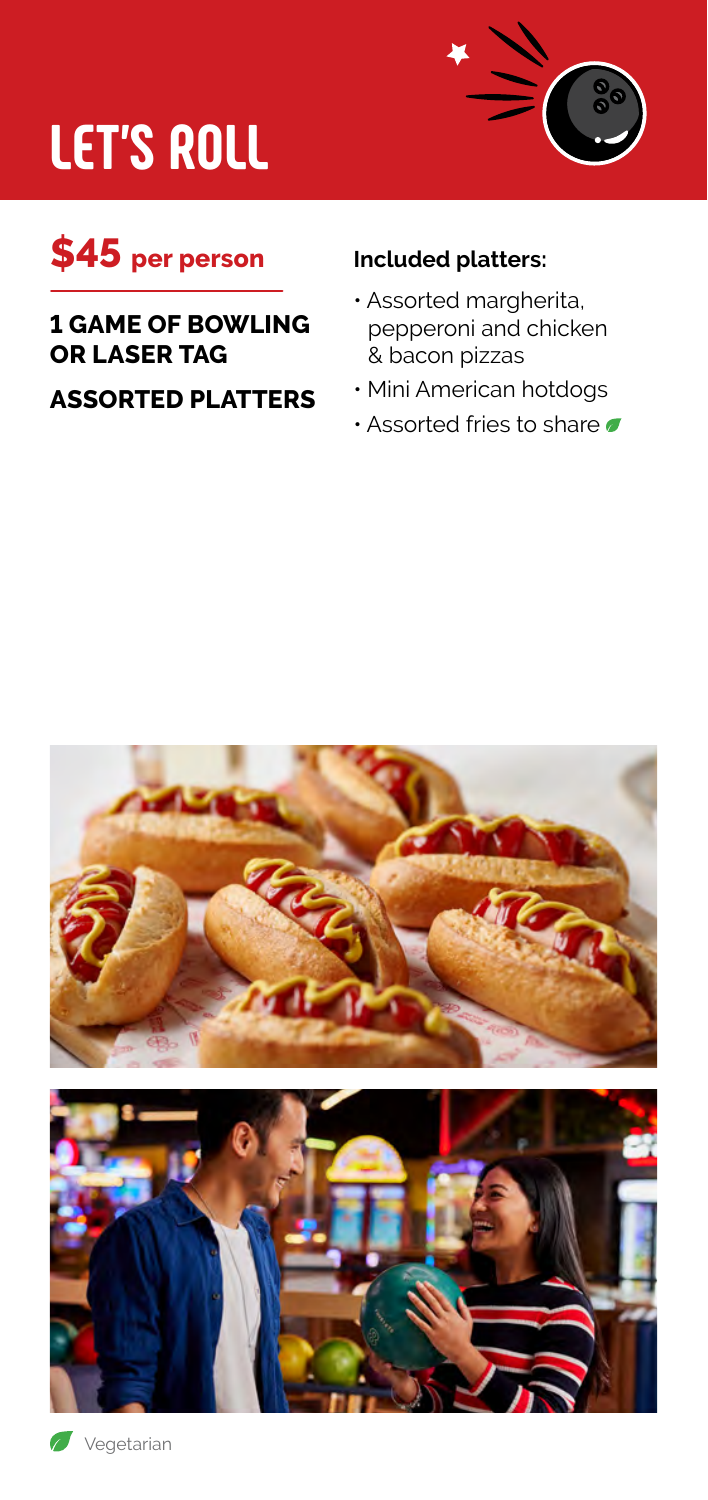

## **UNFORGETTA-BOWL**



## **\$60 per person**

### **2 GAMES OF BOWLING AND/OR LASER TAG**

**1 WELCOME DRINK**

**ASSORTED PLATTERS**

### **Included platters:**

- Pumpkin & sage arancini balls
- Spicy popcorn chicken with aioli
- Halloumi chips with tomato relish
- Mini Angus beef pies with tomato ketchup
- Battered flathead served with fries and tartare
- New York beef sliders with cheese & pickles



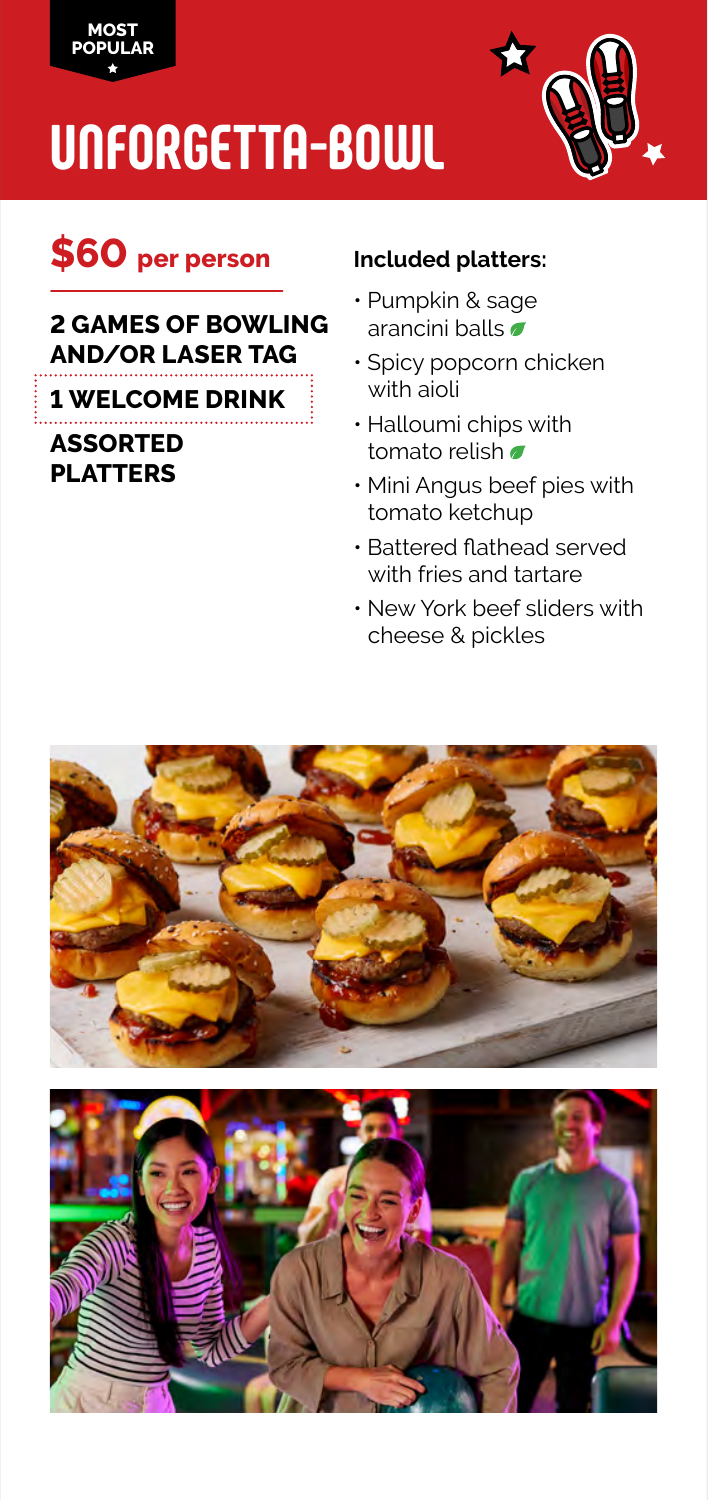## **HIGH BOWLERS**

## **\$90 per person**

### **2 GAMES OF BOWLING AND/OR LASER TAG**

**30 MINUTES OF ARCADE TIME PLAY\***

#### **1 HOUR DRINK PACKAGE**

### **ASSORTED PLATTERS**

#### **Included platters:**

• Assorted margherita, pepperoni and chicken & bacon pizzas

Co<sub>o</sub>

- Grilled prosciutto & halloumi skewers
- Mac & cheese croquettes with sriracha mayo
- Caesar salad boxes
- Spicy chicken tacos with Pico de Gallo and coriander
- Pulled beef brisket sliders with slaw and spicy mayo
- Mini apple & cinnamon pies





\*Time Play only valid on Red & Yellow card readers - no tickets given.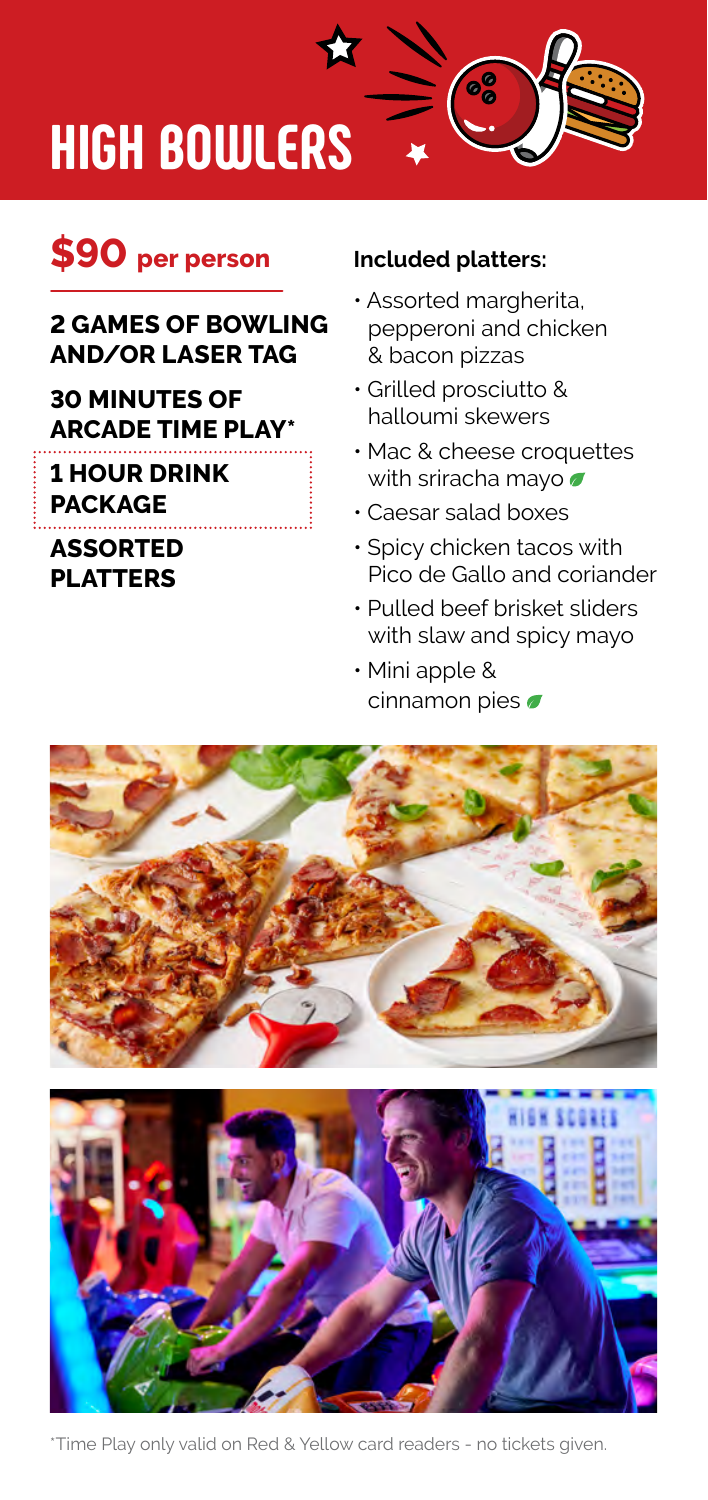# **STILL HUNGRY?**



## Bowl your guests over with additional platters:

| New York beef sliders                                    | \$65 |
|----------------------------------------------------------|------|
| Pulled beef brisket sliders                              | \$65 |
| Grilled halloumi, mushrooms,<br>roasted capsicum sliders | \$65 |
| Margherita pizza                                         | \$17 |
| Pepperoni pizza                                          | \$18 |
| Chicken & bacon pizza                                    | \$20 |
| Vegetarian spring rolls $\bullet$                        | \$35 |
| Fries bar <b>7</b>                                       | \$35 |
| Flaky filo pastries $\sigma$                             | \$35 |
| Mac & cheese croquettes                                  | \$45 |
| Spicy popcorn chicken                                    | \$55 |
| Mini American hotdogs                                    | \$40 |
| Mini Angus beef pies                                     | \$40 |
| Spicy chicken tacos                                      | \$55 |
| Deli style sandwich board                                | \$60 |
| Seasonal fruit skewers                                   | \$40 |
| Mini apple & cinnamon pies                               | \$30 |
| Hot cinnamon donuts $\sigma$                             | \$30 |